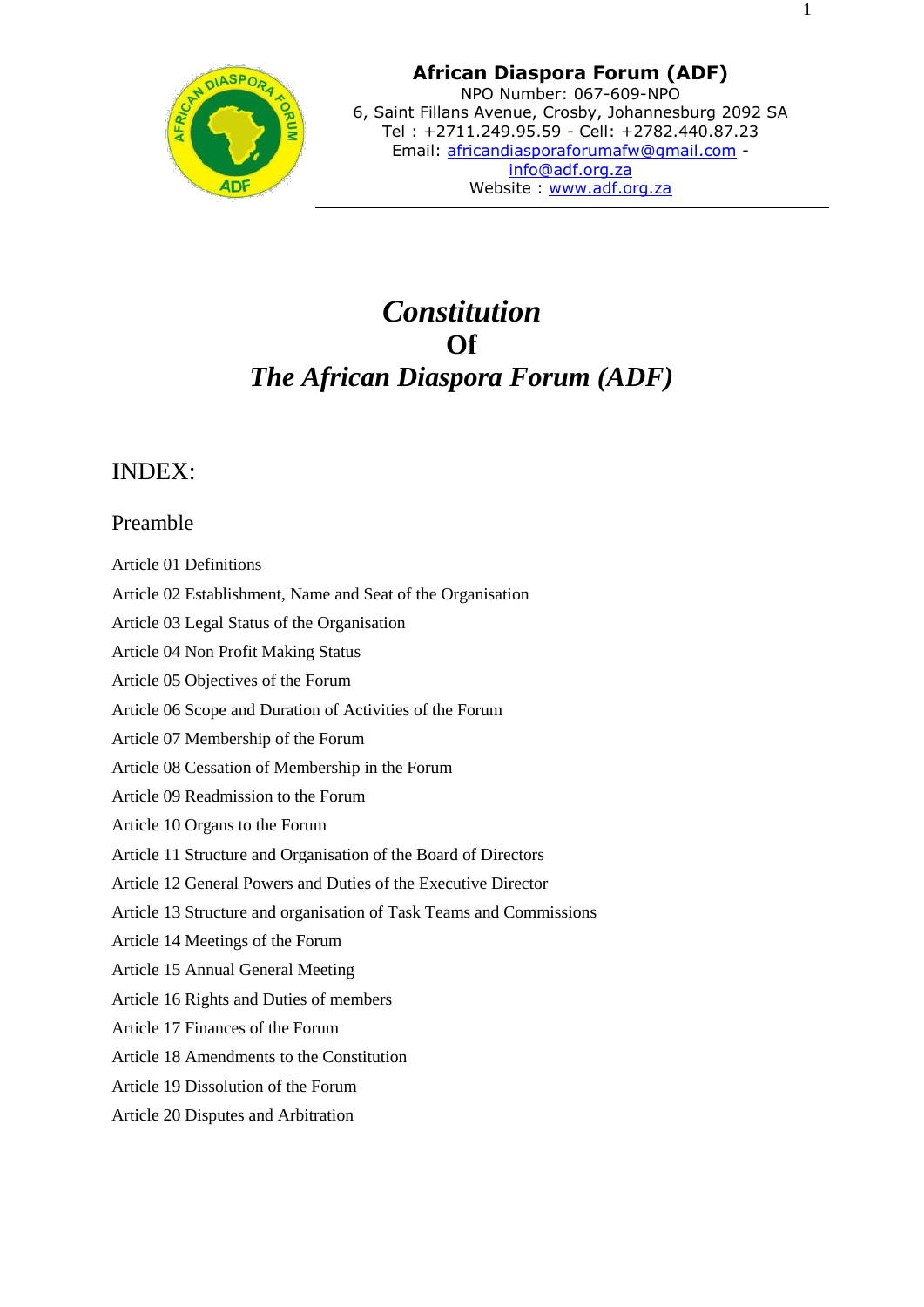

## **Preamble**

We, members of the African Diaspora and other affected or concerned residents in South Africa, Aware that members of the African Diaspora in South Africa are currently facing rising xenophobia and that South African society is witnessing growing tension within its own communities and between non South Africans and South Africans,

Considering that members of the African Diaspora in South Africa have failed to organize themselves in the past and therefore are unable to respond to these challenges in a united and efficient way, in particular when it comes to challenging xenophobic discourses and representations, and to addressing specific political, social and economic issues that affect them and the communities they live in,

Eager to ease relationships and develop positive exchanges with South Africans,

Subscribing to values and principles enshrined in international law mainly in the Universal Declaration of Human Rights,

## HAVE AGREED AS FOLLOWS:

## **Article 1**

## **Definitions**

In this Constitution:

Diaspora" is understood in this constitution as a group of persons living outside of their country of origin, but keeping and building strong links with each other. The term was chosen because it conveys both the idea of mobility and of networking.

"Member of the African Diaspora" refers to any person from Africa who is not living in his / her country of origin.

"Concerned residents in South Africa" refers to South African and non-South African persons, who are not members of the African Diaspora, but who sympathise with their concerns and objectives as expressed in the African Diaspora Forum (ADF) Constitution.

"Board of Directors" means the Board of Directors constituted by article 10 of the Constitution.

"Executive Director" means the Executive Director constituted by Article 10 of the constitution.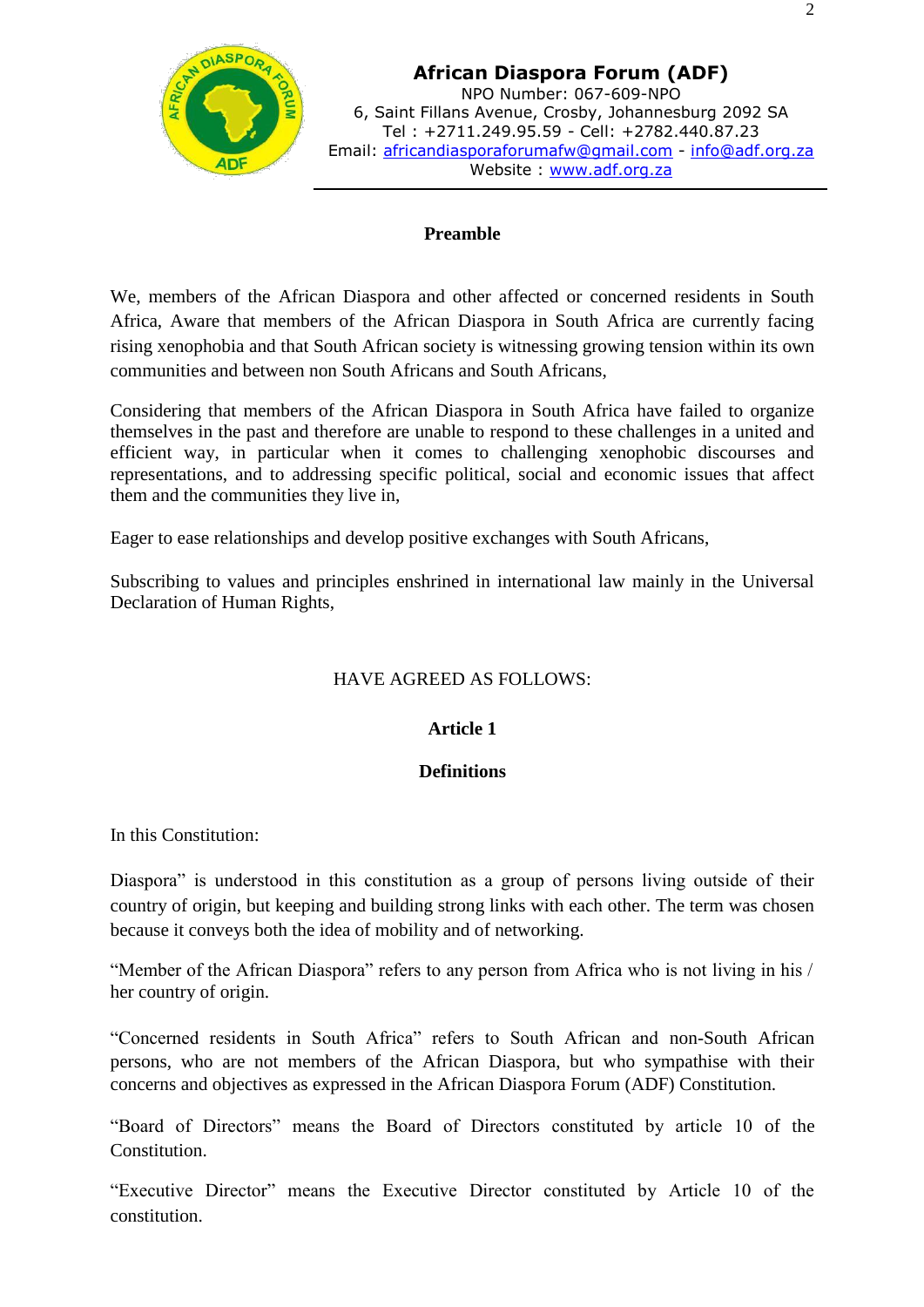

"Dividend" means monies usually paid to members or shareholders of an organisation that are not direct payments for goods or services rendered

## **Article 2**

#### **Establishment, Name and Seat of the Organisation**

- 2.1. On this  $26<sup>th</sup>$  day of June 2008 is created in Johannesburg a Non-Profit Organisation whose name is « **African Diaspora Forum** » **(ADF)** (hereafter referred to as the Forum)
- 2.2. The headquarter of the Forum is established in Johannesburg. It can be moved to any other location by the decision of the Forum after the Board of Directors has called a special meeting as defined in clause 14.3.
- 2.3. The Forum may establish branches in other cities of South Africa, as may be deemed necessary by the Forum after the Board of Directors has called a special meeting as defined in clause 14.3.

## **Article 3**

## **Legal Status of the Organisation**

- 3.1 ADF is a non-religious, non-partisan and non-violent non-profit Organisation.
- 3.2. It shall be a body corporate with perpetual succession, capable of:
	- a. acquiring and holding property separately from its members; and
	- b. suing and being sued in its own name; and
	- c. generally, subject to this Constitution, accomplishing anything that juristic persons are lawfully able to do.

## **Article 4**

#### **Non Profit Making Status**

- 4.1 The Forum is not formed and does not exist for the purpose of carrying on any business that has as its object the making of gain or profit.
- 4.2 The income and assets of the Forum shall be applied solely for the promotion of the objectives for which it is established.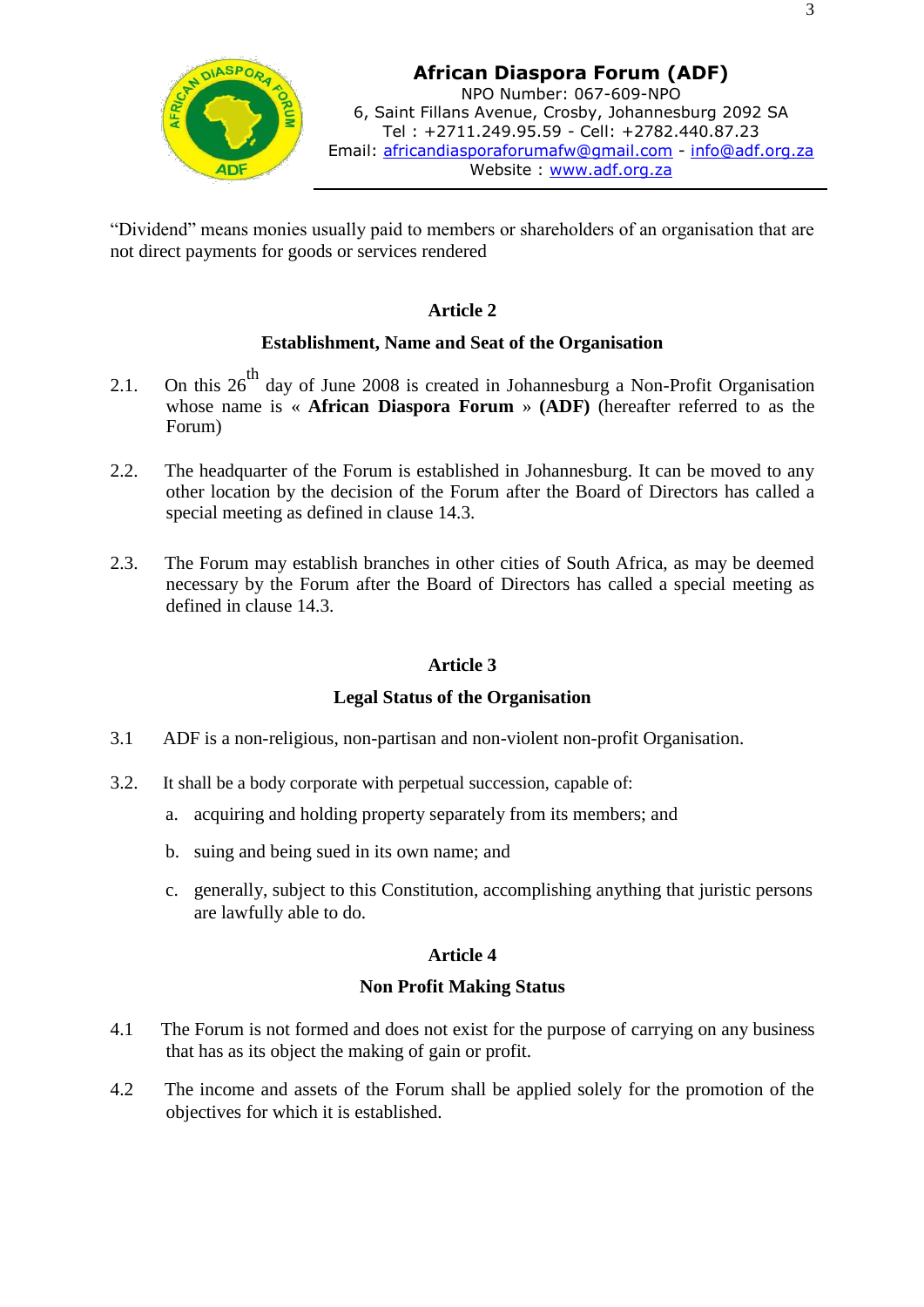

- 4.3 The organisation may not give any of its money or property to its members or office bearers. The only time it can do this is when it pays for work that a member or office bearer has done for the organisation. The payment must be a reasonable amount for the work that has been done.
- 4.4. No part of the income or assets of the Forum shall be paid, directly or indirectly, by way of dividend to any person or organisation.
- 4.5 Members or office bearers of the organisation do not have rights over any property or other assets of the organisation.

## **Article 5**

#### **Objectives of the Forum**

- 5.1. The objectives of the Forum shall be to:
	- a. Work for an integrated society that is free of xenophobia and all other kinds of discrimination;
	- b. Promote and consolidate a Pan African forum for African residents of whatever nationality to work together to build one common voice on common issues.
- 5.2. The two main objectives mentioned in 5.1. can be detailed, inter alia, as follows:
	- a. Challenge all manifestations of xenophobia in South Africa, including:
		- i. xenophobic statements in the press and in public statements;
		- ii. legislation or practices in state structures that discriminate unfairly against non-South Africans, thereby undermining their basic human rights
		- iii. xenophobic attitudes and practices in organisations, faith-based and other institutions, institutions of learning, community structures and anywhere else where community members meet and discuss and engage in common action.
	- b. Facilitate and develop relationships, exchanges and mutual understanding between South Africans and non South African residents in South Africa through
		- i. Working at local level, through and with civil society organisations, to develop objectives and aims that are common to South Africans and to non South African residents;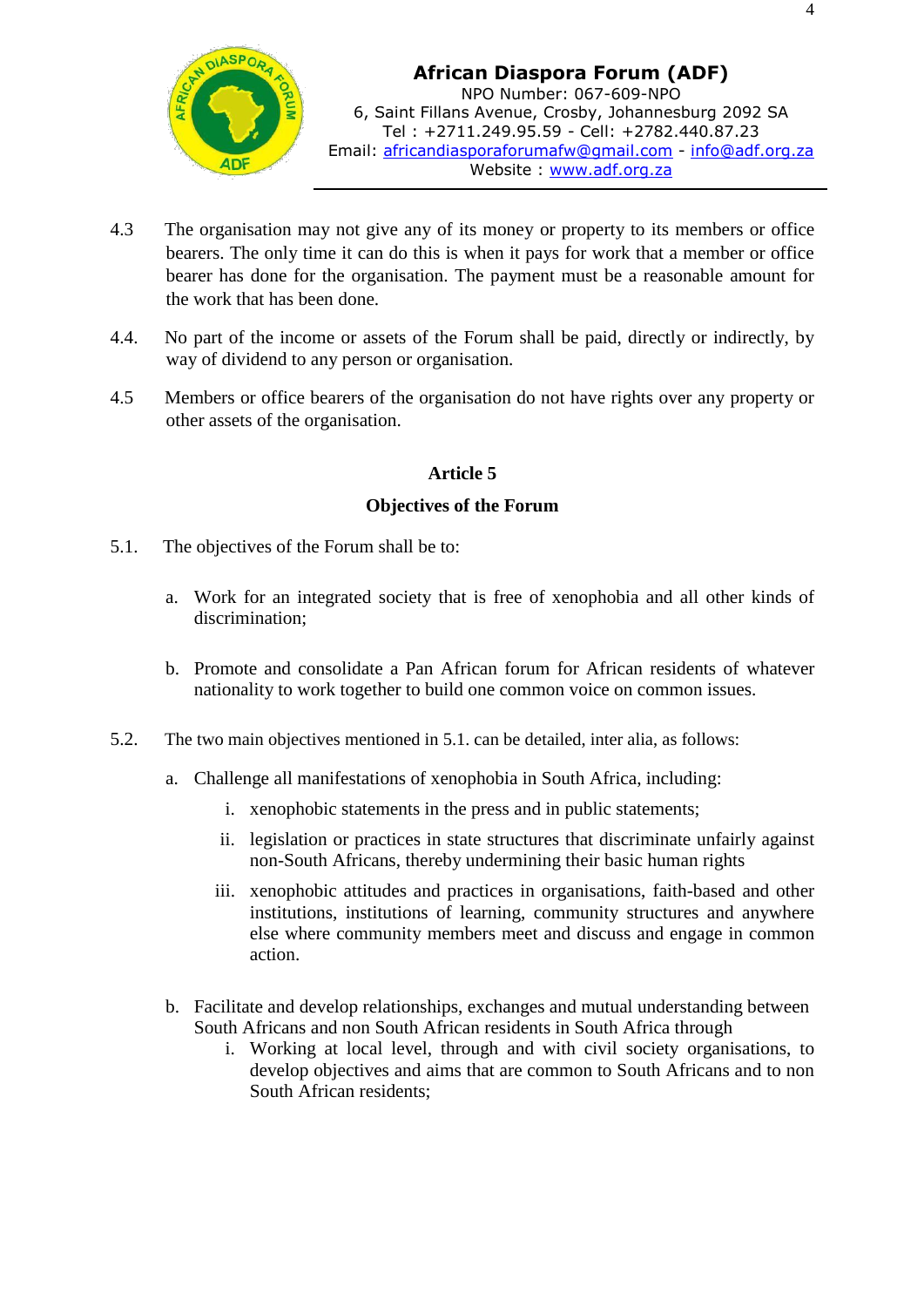

- ii. Joining South African residents in civil society organisations and forums to contribute towards their objectives of building a better society for all (e.g. Community Policing Forum, street committees, etc.);
- iii. Encouraging (and involving the Forum in) the organisation of pan African cultural events;

## **Article 6**

#### **Scope and Duration of Activities of the Forum**

- 6.1. The Forum is created for an unlimited period. It shall carry out its activities within the national boundaries of the Republic of South Africa.
- 6.2. It shall continue to exist even when its membership changes and there are different office bearers.
- 6.3. To achieve its objectives, the Forum shall carry out awareness-raising, advocacy and litigation activities. It may, as part of these activities:
	- a. conduct studies;
	- b. organise trainings, workshops and conferences; and
	- c. carry out any other activities deemed necessary for the achievement of its objectives.

## **Article 7**

#### **Membership of the Forum**

- 7.1. Membership of the Forum is open to any individual or organisation, which:
	- a. Is *bona fide* concerned with the fulfilment of the Forum's objectives (as listed in Article 5); and
	- b. Commits themselves to complying with the clauses as set out in this Constitution.
- 7.2. An organisation or a person that wishes to become a member of the Forum may apply to the membership and Mobilisation Commission, in writing. The Commission shall consider every such application without delay and shall notify the applicant of its decision.
- 7.3. Membership of the Forum shall come into effect from the date of notification of the Membership and Mobilisation Commission's decision as indicated in clause 7.2.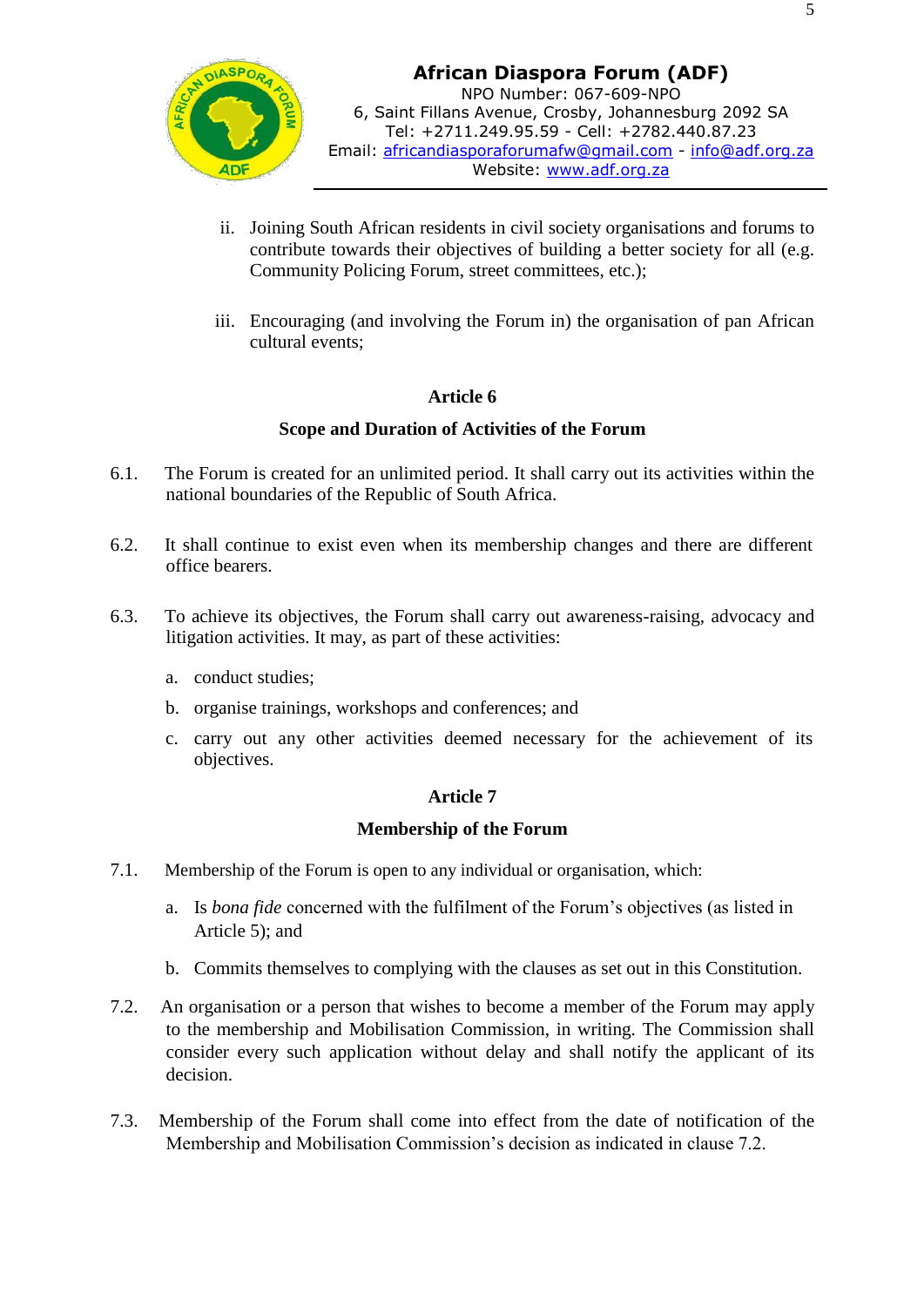

**African Diaspora Forum (ADF)** NPO Number: 067-609**-**NPO 6, Saint Fillans Avenue, Crosby, Johannesburg 2092 SA Tel: +2711.249.95.59 - Cell: +2782.440.87.23 Email:africandiasporaforumafw@gmail.com – info@adf.org.za Website : www.adf.org.za

## **Article 8**

#### **Cessation of Membership in the Forum**

- 8.1. Membership of the Forum may be terminated through resignation by a member following the procedure outlined in clause 8.2 or by a formal decision of the Board of Directors subject to the requirements set out in clause 8.3.
- 8.2. A member of the Forum may at any time resign from the Forum by written notice to the Board of Directors, provided that, in the case of an organisation, the notice has been duly authorised by the organisation's competent body. The organisation or person shall cease to be a member of the Forum with effect from the date on which it receives a notification from the Board of Directors that the resignation has been accepted.
- 8.3. The Board of Directors may temporarily or permanently terminate the membership of the Forum of an organisation or a person if:
	- a. the member has ceased to be eligible for membership by not fulfilling the requirements of clause 7.1;
	- b. the member has persistently acted in violation of the objectives and principles of the forum or has failed to uphold its responsibilities under the present constitution.

#### **Article 9**

#### **Readmission to the Forum**

- 9.1. A person or an organisation that has voluntarily ceased to be a member of the Forum may apply and be readmitted to the Forum in accordance with clause 7.2 of the present constitution.
- 9.2. A member whose membership has been terminated under clause 8.3. shall be readmitted, subject:
	- a. to a period of exclusion of six months from the day that membership was terminated; and
	- b. to the Board of Directors being satisfied that the reasons for the termination no longer apply or will not continue to be an issue.

#### **Article 10**

#### **Organs of the Forum**

10.1. The Forum shall have Board of directors, Board Committee, Executive Director and Chairpersons of commissions that will manage the organization; logically the Executive Committee is legally abolished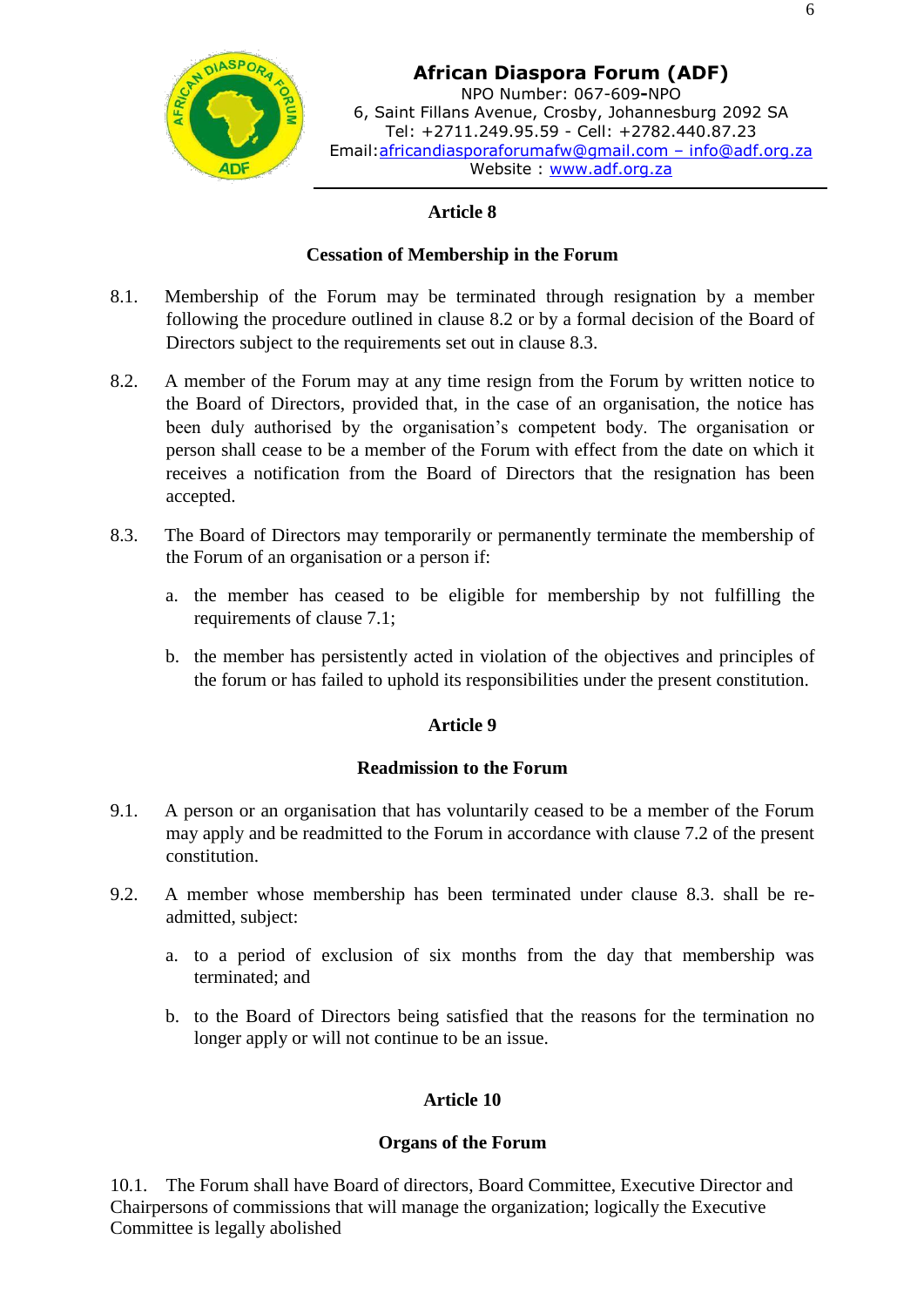

10.2. The Board of Directors is the highest authority of African Diaspora Forum (ADF) after AGM, it consists of a minimum of 13 Directors who are elected at the General Meeting, 2 members from 2 different African countries for each one of the 6 designed Regions, 5 regions of African Continent ad 1 region representing whole Asia: SADC, EAST AFRICA, WEST AFRICA, CENTRAL AFRICA, NORTH AFRICA, ASIA and including one member representing SOUTH AFRICA as hosting country,

- 10.2.1 ADF Founding member should join their respective regions.
- 10.3. Roles and responsibilities of the Board of Directors:
	- a. Govern the relationship with the Executive Director.
	- b. Appoint the signatories of ADF Banking account.
	- c. Evaluate and assist the Executive Director or Chairperson.
	- d. Receive reports from the Executive Director.
	- e. Attend to conflicts and legal issues.
	- f. Provide direction for the organization.
	- g. Assist the Executive Director in fundraising.
	- h. Ensure Legal and Ethical Integrity and Maintain Accountability.
	- i. Ensure Effective Organizational Planning.
	- j. Enhance the Organization's Public Standing.
	- k. Prepare the Special and the Annual General Meeting.
	- l. Draft amendments of the constitution

10.4. The Board Committee shall be composed at least of: a Chairman, Deputy Chairman, Treasurer and Secretary, a maximum of 2 members can be added, they are elected by the Board of Directors. The Board committee is a working group of board members identified by the board, for the purpose of supporting and assisting the Board's work in appointing Executive Director and Commission Chairpersons.

10.5. The Executive Director shall be appointed by the Board of Directors; Job description shall be drafted separately. But indeed in general leading a large organisation such ADF requires diplomatic and leadership skills of a high level.

- 10.6. Roles of the Executive Director:
	- a. Be responsible for overseeing the administration, programs and strategic plan of the organization. Other key duties include fundraising, marketing, and community outreach. The position reports directly to the Board of Directors.
	- b. Work with the Board in order to fulfil the organization mission and fundraising.
	- c. Develop resources sufficient to ensure the financial health of the organisation.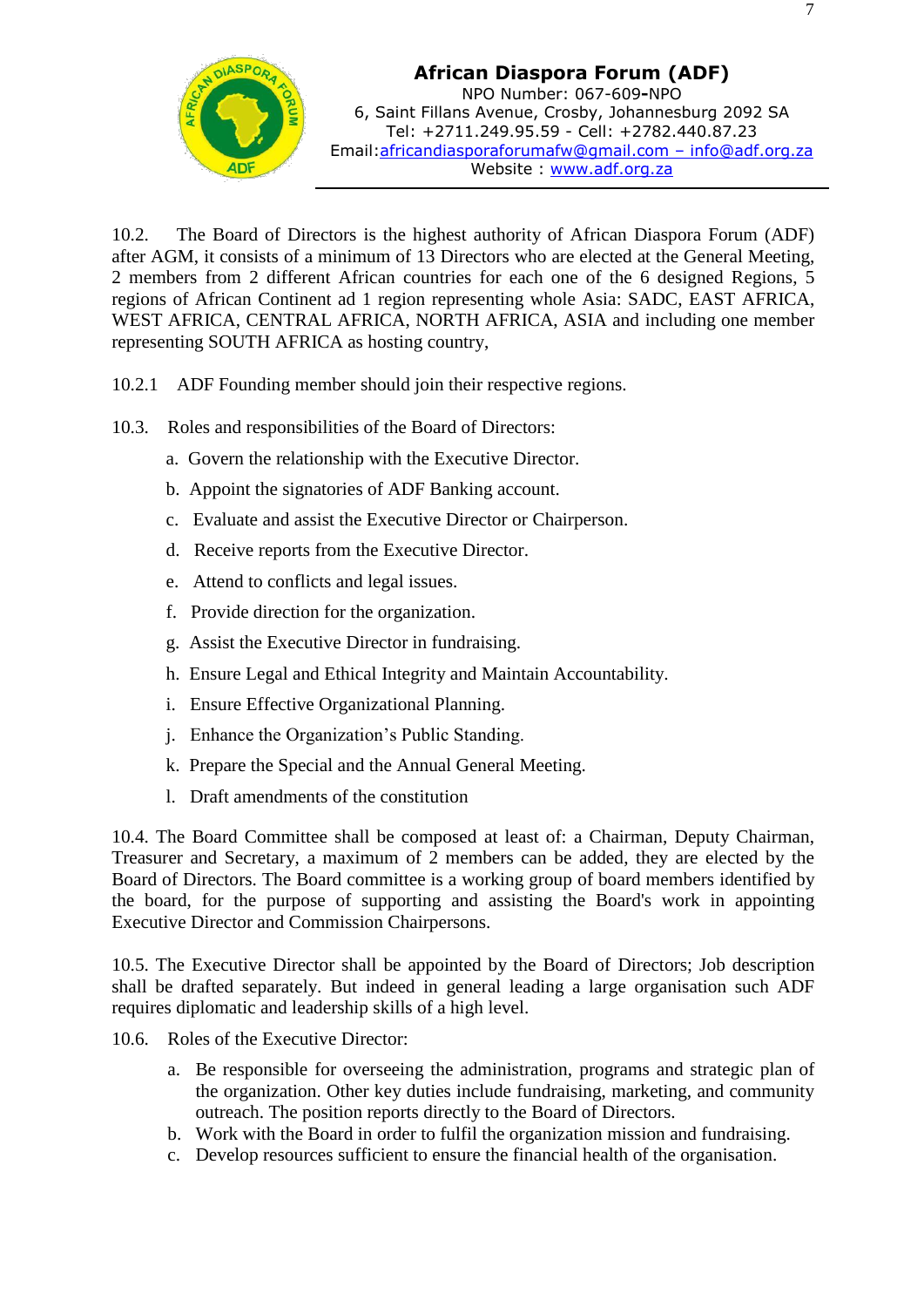

.

## **African Diaspora Forum (ADF)**

NPO Number: 067-609**-**NPO 6, Saint Fillans Avenue, Crosby, Johannesburg 2092 SA Tel: +2711.249.95.59 - Cell: +2782.440.87.23 Email:africandiasporaforumafw@gmail.com – [info@adf.org.za](mailto:info@adf.org.za) Website: www.adf.org.za

### **Article 11**

#### **Structure and Organisation of the Board of Directors**

- 11.1. The members of the Board of Directors shall hold office for two years for two terms, from the date of their election till the expiry date of the second term.
- 11.2 . The principle of continuity should be respected when electing a new Board of Directors, i.e. at least one-third of existing office bearers should serve on the new Board of Directors, except in cases where no member wishes to stand again or there is a breakdown of confidence in the entire Board of Directors.
- 11.3. To avoid imbalances in casting in the Board of Directors meeting, same procedure like in AGM in term of the number of participants on behalf a country, equal number of votes shall be attributed to each Region; (i.e. if there are 3 members in a Region then all the Regions should have 3 votes), it is the case when a founding member joins his region.
- 11.4. Each region has 2 members from 2 different countries, to valid a participation of a region in a Board meeting; it should be represented at least by one (1) member
- 11.5. If a Board member didn't participate in 3 consecutive meetings, cease participating, resign or died, he should be co-opted by another member from the same Region.
- 11.6. The Quorum of a Board of Directors meeting should be at least 4 regions represented in the meeting.
- 11.7. Executive Director is appointed by the Board of Directors; his service can be terminated by the Board of Directors.

#### **Article 12**

#### **General Powers and Duties of the Executive Director**

Roles and responsibilities of the Executive Director:

In addition to the powers conferred upon the Executive Director elsewhere in this Constitution, the Executive Director shall:

- 12.1. Be responsible for overall policy planning, formulation and oversight of the Forum;
- 12.2. Be responsible for the safeguarding of all finances and property of the Forum;
- 12.3. Cause a proper set of books of account to be kept relevant to the affairs of the Forum;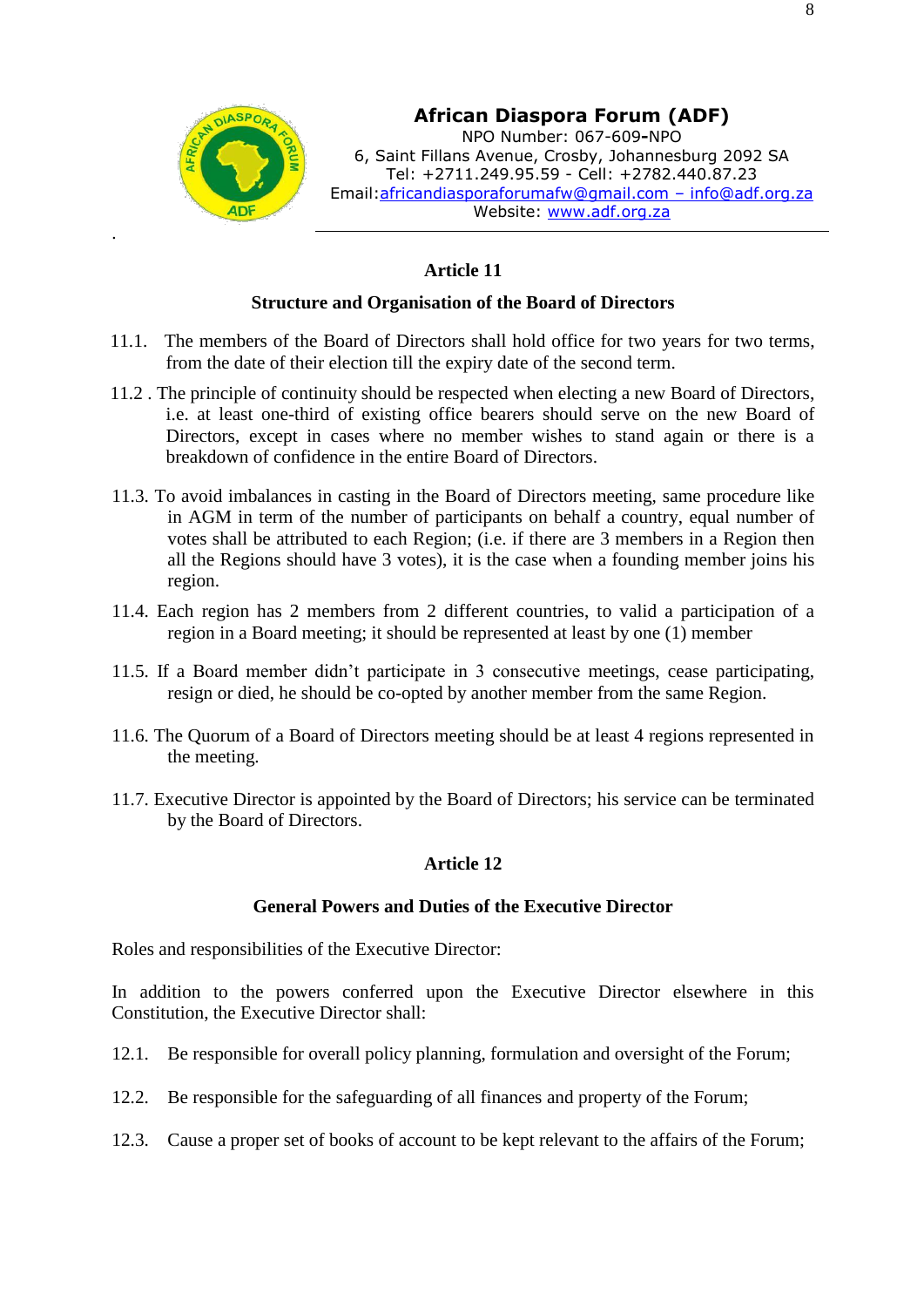

12.4. Appoint ad hoc task teams as may be necessary to carry out specific tasks and regulate the meetings with the commissions;

12.5. **be** the only organ of the Forum empowered to speak or make public announcements on behalf of the Forum; and

12.6. Do any and all such things as may be necessary to achieve the objectives of the Forum.

## **Article 13**

## **Structure and organisation of Task Teams and Commissions**

13.1. Task Teams may be created on an ad hoc basis, and are based on the voluntary participation of members.

- a. Task Teams are headed by members who commit themselves to leading a team of fellow members in pursuance of the aims and objectives of a specific Task Team.
- b. Task Teams are expected to give reports on their activities to the Executive Director.
- c. Task Teams may be dissolved by the Executive directors or by general agreement of the members of the Forum, if their aims and objectives have been fulfilled or are deemed no longer relevant or possible.

13.2. In light of the strategic objectives and in order to achieve goals, the Forum established commissions which are defined as working groups focusing on specific areas of the Forum's objectives under the supervision of the Executive Director, proposed Commissions:

- a. Commission on Anti-crime
- b. Commission on Sports, Arts, Culture
- c. Commission on Social cohesion.
- c. Commission on Media and Publicity
- d. Commission on Education and advancement
- e. Commission on Membership and Mobilization
- f. Commission on Emergency Relief.
- g. Commission on Business coordination
- h. Commission on Legal Issues
- I. Commission on Government and Political Liaison
- j. Commission on Fundraising and Finance
- k. Commission on Research and Documentation.

13.6. The heads of commissions are appointed as chairpersons of the commissions by the Board of Director and the Executive Directors.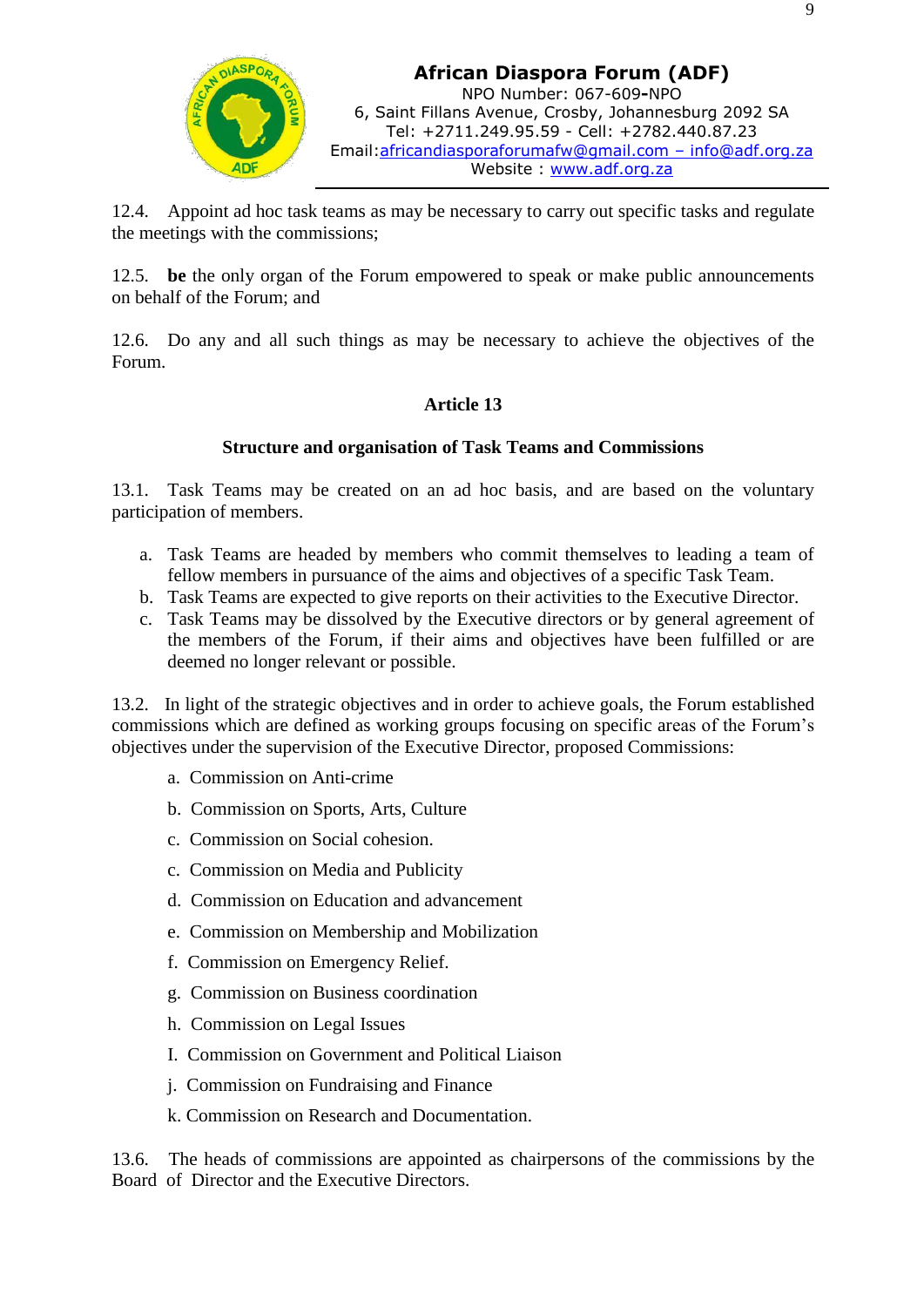

**African Diaspora Forum (ADF)** NPO Number: 067-609**-**NPO 6, Saint Fillans Avenue, Crosby, Johannesburg 2092 SA Tel: +2711.249.95.59 - Cell: +2782.440.87.23 Email:africandiasporaforumafw@gmail.com – info@adf.org.za Website : www.adf.org.za

## **Article 14 Meetings of the Forum**

14.1. The Board of Directors shall cause meeting with the Executive Director at least every 2 months in each calendar year and when is needed.

14.2. The Committee of The Board shall meet every month and whenever is needed

14.3. At least once of the 3 annual meetings of the Forum are to be devoted to plan, review and approve the general direction of ADF activities.

14.4. The Chairman, when so instructed in writing by a simple majority of the Board of Directors members or the Forum, shall cause a Special General Meeting of the Forum to be convened. Such a meeting shall be held no later than 30 days with a specific agenda.

14.5. Notice of an ordinary or special meeting of the Forum shall be in writing (where writing includes the use of email or SMS), specifying the date, time, place and business to be conducted at the meeting.

14.6. The Chairman shall preside over meetings of the Forum. Should he or she be absent, the meeting shall be chaired by the Deputy Chairperson. If the latter is also absent, the meeting shall select a chairperson from those attending the meeting.

14.7. The Forum shall endeavour to reach its decisions on any matter by consensus, a vote shall be taken and the matter shall be decided by a simple majority of those present and voting. In the event of an equality of votes, the Chairman shall have a casting vote in addition to a deliberative vote.

14.8. A simple majority of the Regions of the Board of Directors or simple majority of the countries members of ADF, shall constitute the required quorum for a meeting. Should such majority not be met and the meeting has to make decisions requiring a vote, the meeting shall be postponed and reconvened within two weeks. At the second meeting, the same quorum requirements will apply.

14.9. The Chairman may invite any person to attend a meeting of the Forum and take part in its deliberations. Such person shall, however, not be entitled to vote.

14.10. The Board of Directors shall regulate the manner in which the meetings of the Forum should be conducted in accordance with commonly-accepted meeting practice.

14.11. Minutes of all meetings must be kept safely and always be on hand for members to consult.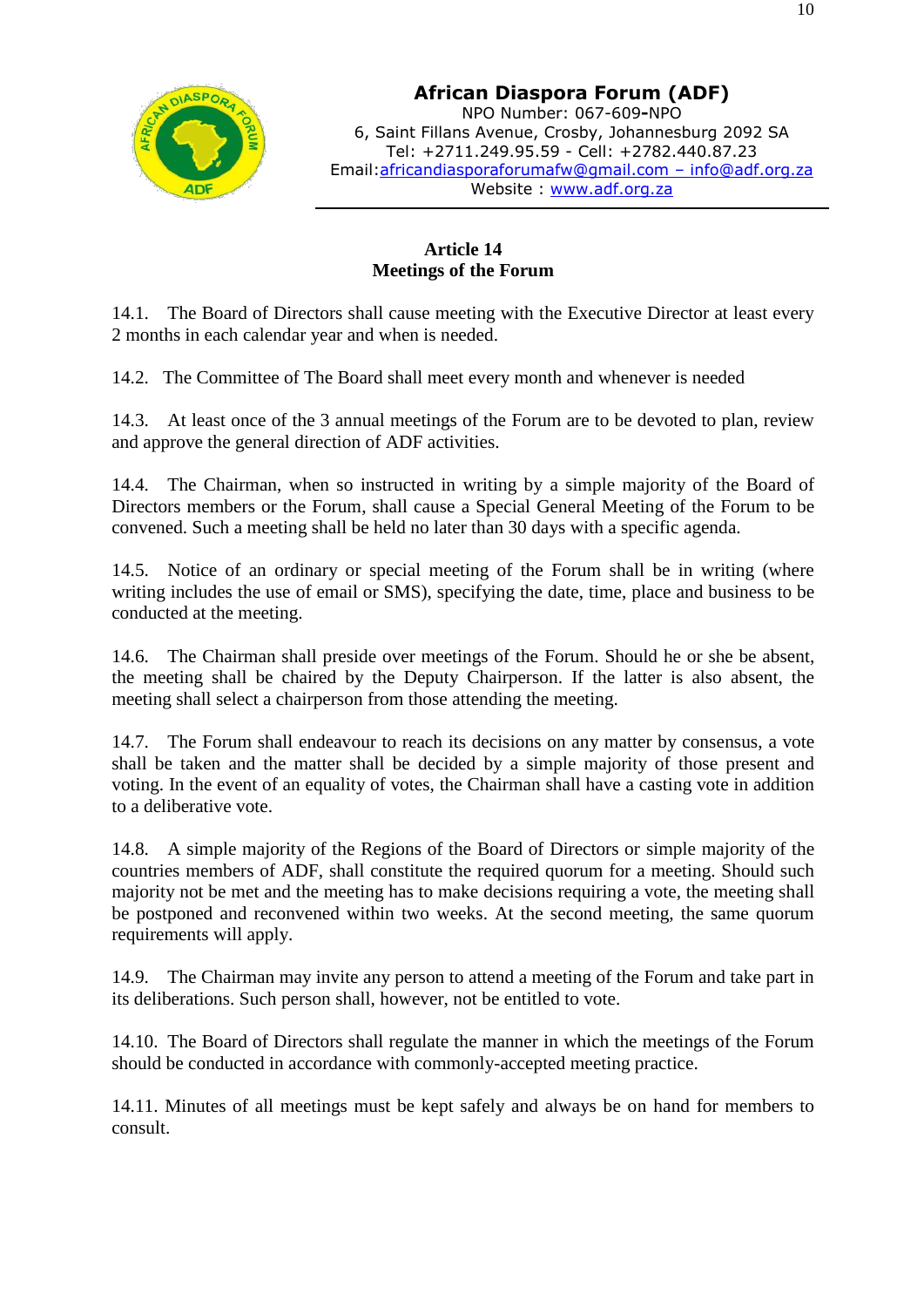

**African Diaspora Forum (ADF)** NPO Number: 067-609**-**NPO 6, Saint Fillans Avenue, Crosby, Johannesburg 2092 SA Tel: +2711.249.95.59 - Cell: +2782.440.87.23 *Email:africandiasporaforumafw@gmail.com – info@adf.org.za* Website : www.adf.org.za

## **Article 15 Annual General Meeting**

15.1. The Board of Directors shall hold an Annual General Meeting each year of his mandate, in the month of June.

15.2. At least fourteen calendar days before the holding of the Annual General Meeting of the Forum, written notice shall be duly given to members and the Board Directors, specifying the date, time, place and business to be conducted at the meeting. The meeting shall not be invalidated by an inadvertent omission to give a member notice of the meeting.

15.3 At each AGM, the Executive Directors should give a full report of the Forum's activities and where the Treasurer should also deliver an audited financial report.

15.4. The financial year of the organisation ends May each year.

## **Article 16**

#### **Rights and Duties of members**

16.1. Members have the right to participate in the work of task teams and other activities in the manner defined in this constitution and any additional rules as might be adopted from time to time.

16.2. Members have to comply with the Constitution and additional rules as well as the policies of the Forum, as introduced or amended from time to time.

16.3. Members are expected to attend Forum meetings, and if unable to do so, to send an apology.

16.4. Members may be required to pay a membership fee, such fee to be determined from time to time by a simple majority of a meeting of the Forum..

#### **Article 17**

#### **Finances of the Forum**

17.1. The income of the Forum shall be derived from contributions from its members, sponsorships

- 17.2. At each AGM, an audited financial report shall be presented by the Treasurer.
- 17.3. All monies received by or on behalf of the Forum shall, in the first instance, be paid to such bank accounts as the Treasurer shall open and operate on behalf of the Forum.
- 17.4. Opening ADF Banking account or Transactions on any of the Forum's bank accounts shall require minimum two signatures of the 3 office-bearers: The Chairman, the Deputy Chairman and the Treasurer.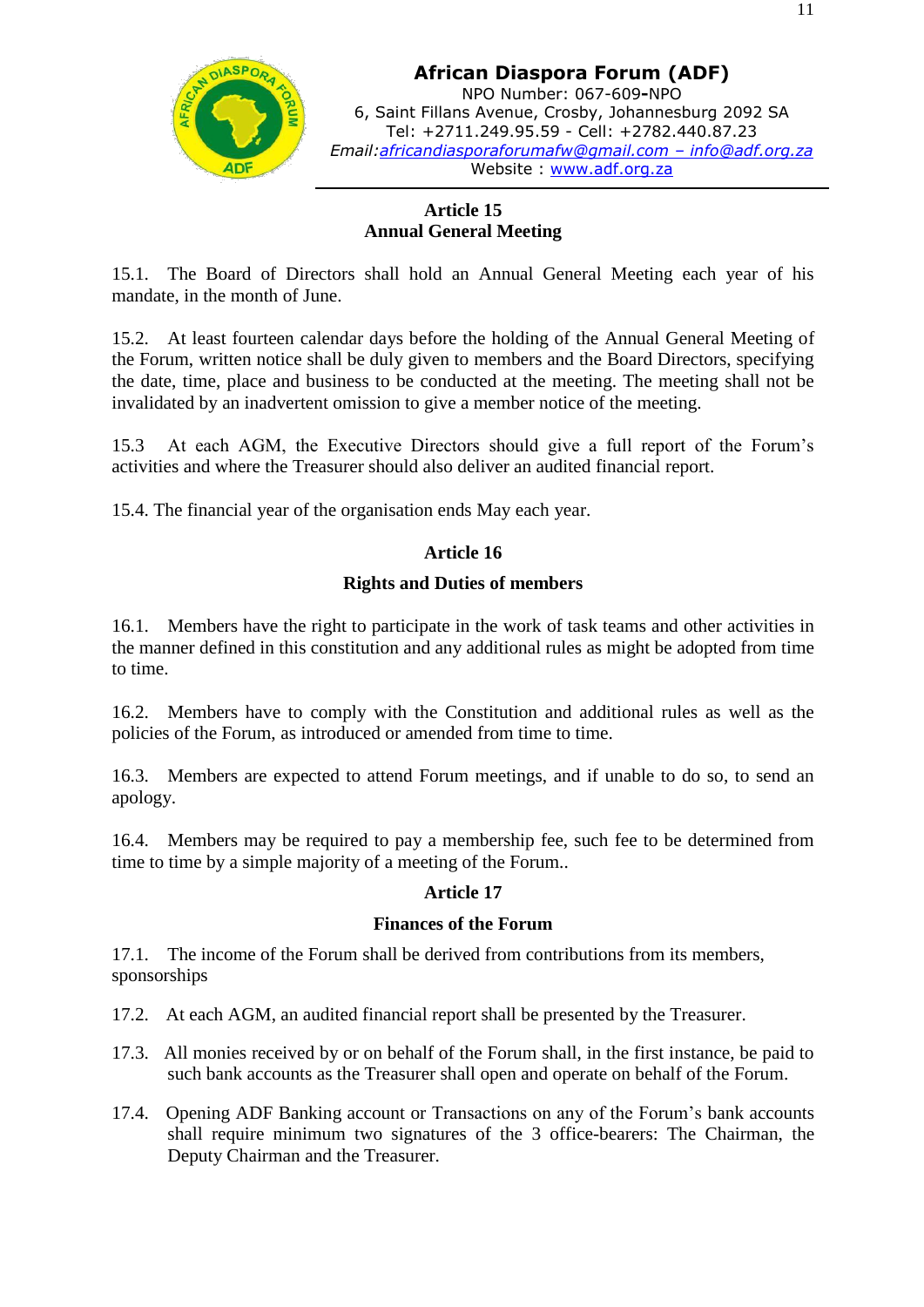

**African Diaspora Forum (ADF)** NPO Number: 067-609**-**NPO 6, Saint Fillans Avenue, Crosby, Johannesburg 2092 SA Tel: +2711.249.95.59 - Cell: +2782.440.87.23 Email:africandiasporaforumafw@gmail.com – info@adf.org.za Website: www.adf.org.za

## **Article 18**

#### **Amendments to the Constitution**

18.1. If the amendments of the constitution were proposed in a duly convened Annual General Meeting, adopted and supported by resolutions, the Board of Directors shall amend those provisions of this Constitution, no need to send notices.

a. Then the amendment of the constitution should be executed and approved by the Board of Directors on behalf of the AGM

18,2 If the amendments are proposed by the Board of Directors, The AGM shall take resolutions at a duly convened meeting, the Board shall amend the provisions in question of the constitution, provided that:

- a. Notices of the proposed amendments has been given to all the members at least fourteen calendar days before the meeting
- b. Such resolution has been passed by at least two thirds of the total membership of the Board

18.3. Any proposed amendments that substantially violates the spirit, the principles and the objectives of the Forum shall be deemed to be invalid.

## **Article 19**

#### **Dissolution of the Forum**

- 19.1. Any proposal for the dissolution of the Forum shall be made in writing to the Board of Director shall then convey a specific meeting to debate the issue.
- 19.2. The Forum shall cease to operate if at least two thirds of the total membership of the Forum, voting at a duly convened meeting of the Forum, decides that the Forum should be dissolved.
- 19.3. In the event of a dissolution, the assets of the Forum remaining after the discharge of its liabilities shall be disposed of by the Forum in such manner as the Forum may, by resolution determine, provided that no property whatsoever shall be given or transferred to or distributed to any individuals, but shall be given or transferred to another NGO or CBO involved in the promotion of tolerance and integration and the fight against xenophobia, and which similarly prohibits the distribution of its assets amongst its members.

## **Article 20**

#### **Disputes and Arbitrations**